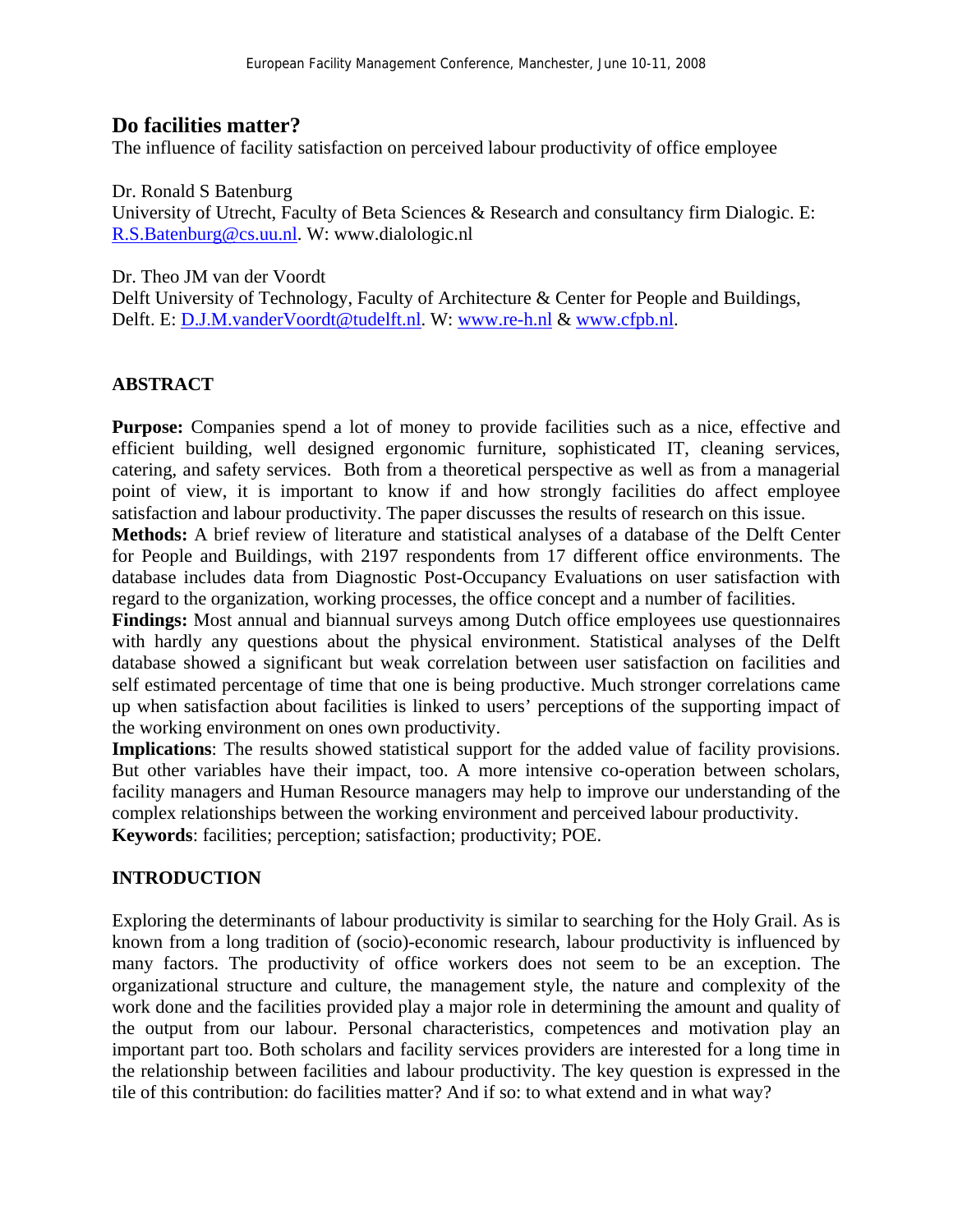In this paper we present the results of a study executed by the Delft knowledge centre Center for People and Buildings (CfPB) and research and consultancy group Dialogic from Utrecht. The study aims to debunk the relationship between facility satisfaction and labour productivity of office employees in the Netherlands. The study is performed at the request of the Facilicom Services Group, one of the largest Dutch providers of cleaning services, catering, safety services, and construction and maintenance of buildings.

In the following sections, we subsequently present a comprehensive overview of the literature, and the dataset that enabled the empirical exploration of how the working environment is used and perceived by over 2.197 Dutch employees from 17 different organizations. The statistical analyses focus on the relationship between facility satisfaction and perceived labour productivity. These analyses are based on the idea that the relationship between satisfaction with facilities and perceived productivity can be estimated in its own right but *also* relative to the impact of the employees' satisfaction with the organization and his or her work or job. In addition, the analyses take the potential effects of personal and job-related characteristics into account. Figure 1 provides a representation of our basic research model.



*Figure 1: Impact of four components on perceived labour productivity* 

# **THEORETICAL BACKGROUND**

In scientific papers, productivity is commonly defined as the ratio of output (production) to input i.e. labour, capital, information, technology and facility provisions (Aronoff and Kaplan, 1995; Van der Voordt, 2003; Frankema, 2003). Office workers tend to regard this term as referring solely to the output without regard to the input. The term 'facilities' also has different meanings for different people. Employees associate this concept mainly with services and material in such fields as IT, furnishing, catering, cleaning and security. The Dutch standard *NEN 2748, Termen voor facilitaire voorzieningen – Rubricering en definiëring* (Facility management terms, Classification and definitions)*,* defines facilities as a coordinated offering of support services, subdivided into 1) accommodation (buildings, maintenance and building management); 2) services and equipment (provision of worksites and conference space, catering, reception, surveillance, security, cleaning, document management etc.; 3) IT (infrastructure, hardware and software, training); 4) external provisions (external worksites and conference space); and 5) factors governing facility management (including facilities policy, marketing, innovation and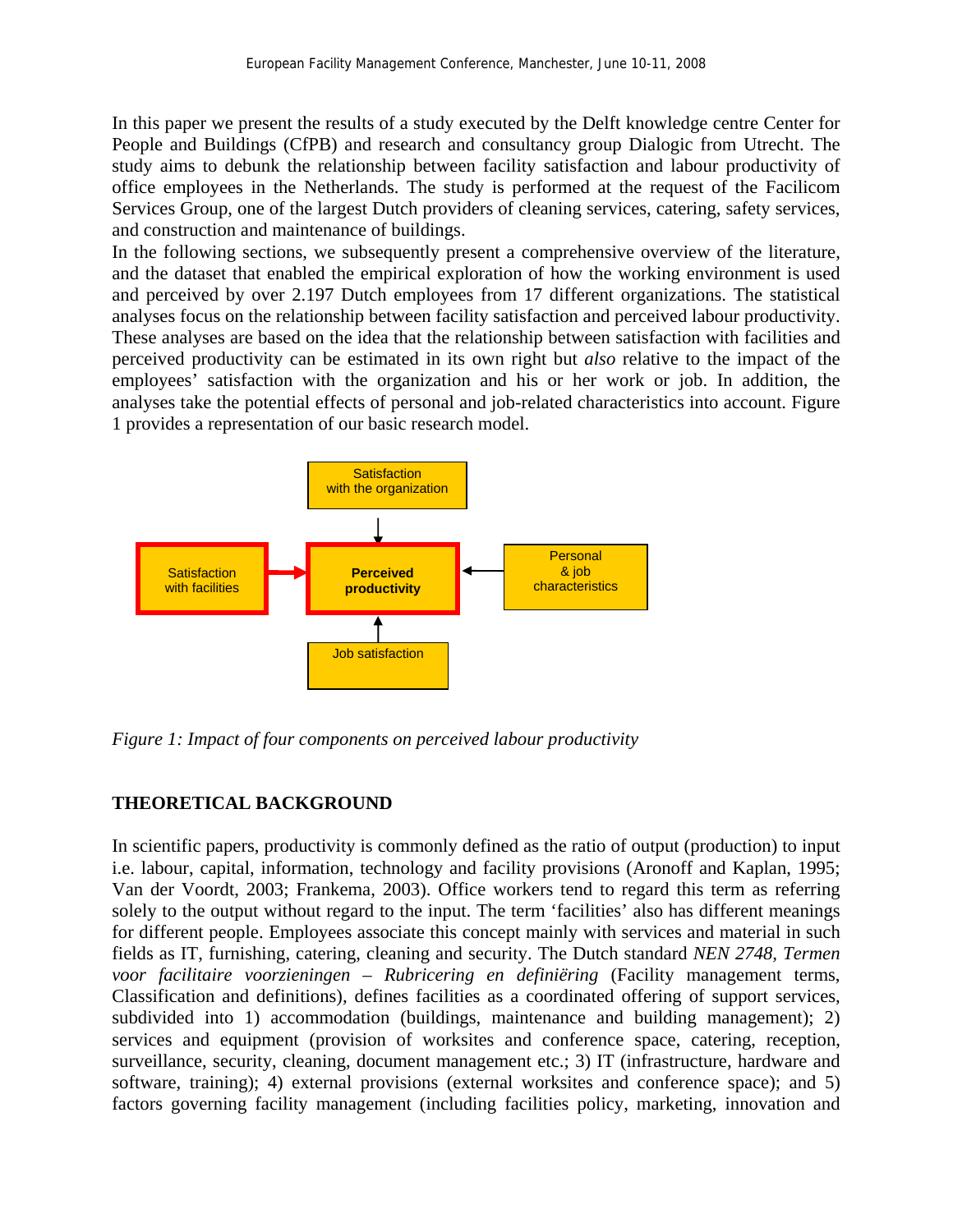legislation and industry standards concerning health, safety and the environment). The standard was drawn up to permit unambiguous classification of facility management costs as a basis for clear benchmarking. However, most studies of the use of facilities focus on the way these facilities are perceived by users on a day-to-day basis. The terminology applied thus differs from that found in NEN 2748 with its fivefold classification.

The starting point of our study is that well designed facilities potentially have a considerable effect on labour productivity, for instance by delivering a good balance between openness – in order to support communication, social interaction and rapid exchange of knowledge and competencies – and seclusion – in order to support concentration and privacy. Other examples are short distances between frequently consulted colleagues and frequently used facilities, a well performing information and communication technology, a quick response of a helpdesk in case of problems, and a high level of indoor air quality. Another assumption is that other factors will have a greater impact. For instance effective human resource management, inspiring leadership, interesting and challenging work that fits with employees' interests, knowledge and skills, healthy and highly motivated employees and stimuli such as a high salary and getting attention and appreciation by ones superiors and colleagues. These factors are partly connected. A well designed environment with good facilities may affect ones productivity in a direct way, but also indirectly, as a sign or symbol of the organisation paying attention to its employees. Facilities may be used to support labour productivity, as well as to avoid low productivity. For instance by taking care for thermal comfort, people feel more comfortable and work better, whereas poor indoor air quality may evoke the so-called Sick Building Syndrome leading to absence through illness. A third assumption is that both personal characteristics and job characteristics will affect labour productivity, too. Men and women make different demands on facilities. Older people often estimate their labour productivity on a lower level than younger people. These examples show clearly that (too) many variables have their impact, with complex direct and indirect causeeffect relationships.

### **RELATED STUDIES**

A review of the biggest and most representative employee surveys in the Netherlands shows that these contain hardly any specific questions about the physical working environment and facilities such as cleaning, security and catering (Batenburg, 2007). This statement applies e.g. to the annual Dutch labour force survey (*Enquête Beroepsbevolking, EBB*) carried out by Statistics Netherlands (the official Dutch statistical office) that covers over 100,000 employees. It also applies to the biennial National Survey of Working Conditions (*Nationale Enquête Arbeidsomstandigheden, NEA*) conducted since 2003 by the TNO Dutch Organization for Applied Scientific Research covering 20,000 employees. We assume the situation is much the same in surveys carried out in other developed countries. For example, where researchers investigate the relationship with the level of satisfaction felt by employees at work, the focus is generally on job satisfaction rather than satisfaction with the facilities provided. Fortunately, however, there are some studies that do focus on the physical working environment. Practically all these studies concentrate on the *perceived* influence of the physical environment on the *perceived* productivity. This is understandable, since it is hardly possible to measure the actual productivity of office workers for most tasks. Any studies that have attempted to measure the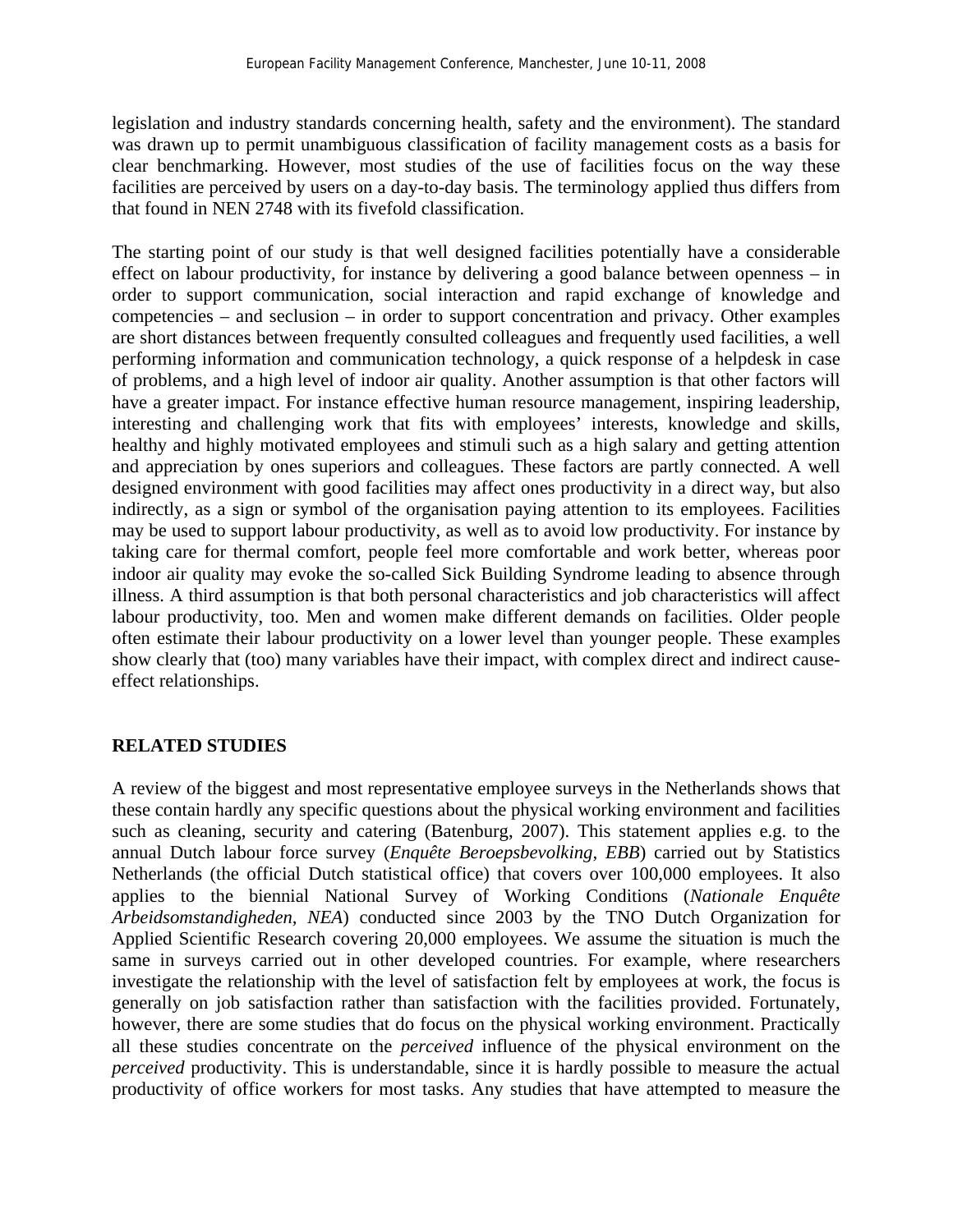influence on the actual productivity have mainly been restricted to the effect of an isolated environmental factor on the performance of a routine task. A well-known example is provided by the Hawthorne experiments, performed by the American researcher Elton Mayo (1933). He investigated the influence of stronger or weaker lighting on the productivity of 20,000 factory workers. The most striking finding was that all workers performed better when the lighting level was changed, no matter whether the level was raised or lowered. It was concluded that the key factor influencing the productivity was the attention the workers received from the researchers.

The findings of investigations of office environments were less clear-cut. A study by Haynes et al. (2000) among more than 1,000 respondents in 27 different office environments showed that 70% regarded the influence of the working environment as important or very important. A study by Barber (2001) that sought to determine which environmental variables were seen by office workers as having the *greatest* effect on their productivity showed particularly high scores for advanced technology, adequate filing space, personal control of the internal climate, quiet offices and the possibility of personalizing one's worksite. Ergonomically designed chairs, a visually attractive working environment, variability of the lighting level, privacy and the ability to see daylight and to have an (attractive) view from one's office window also scored high. Brill and Weidemann (2001) came to similar conclusions on the basis of their famous BOSTI-studies of 13,000 office workers in the USA. Working conditions that were conducive to individual work without distraction and a spatial layout that was conducive to spontaneous interaction when desired came top and second on their list. The overall conclusion from the many studies of the effect of the internal climate was that a good internal climate could increase the perceived productivity by 10–15% (Clements-Croome, 2000; Leijten, 2002; Stoelinga, 2007).

### **DATA AND METHODS OF THE PRESENT STUDY**

For this study we used the so-called WODI dataset, as a result of an extensive empirical research program of the CfPB, for which office employees have been surveyed during the past 5 years The data have been collected with the so-called Working Environment Diagnostic toolkit (Volker and Van der Voordt, 2005; Volker and Maarleveld, 2007; Maarleveld et al, forthcoming). The dataset is unique for the Netherlands. In this paper, we actually build upon the results of a number of earlier studies that has been performed by the CfPB. One of these studies showed a large variance in user satisfaction with the facilities. Based on average scores and scores of high performing working environments, a so-called satisfaction index has been developed. This index can be used for benchmark purposes (Van der Voordt and Maarleveld, 2006 a,b; Volker and Maarleveld, 2007). The study showed that new buildings are appreciated on a higher level than older buildings, particularly with respect to functional aspects, architectural quality and image. Image and appearance, thermal comfort, lighting, acoustics and level of openness and transparency strongly affect employees' wellbeing and working atmosphere. Statistical analyses of employee satisfaction with perceived support of the working environment to ones labour productivity revealed the predominant importance of 'soft' factors such as image and looks, the contribution of the working environment to well-being and a good working atmosphere, and a proper balance between privacy and transparency (Van der Voordt, Maarleveld and Attema, 2006; Volker and Maarleveld, 2007). Freedom from distraction at the worksite was also found to be very important for the perceived productivity.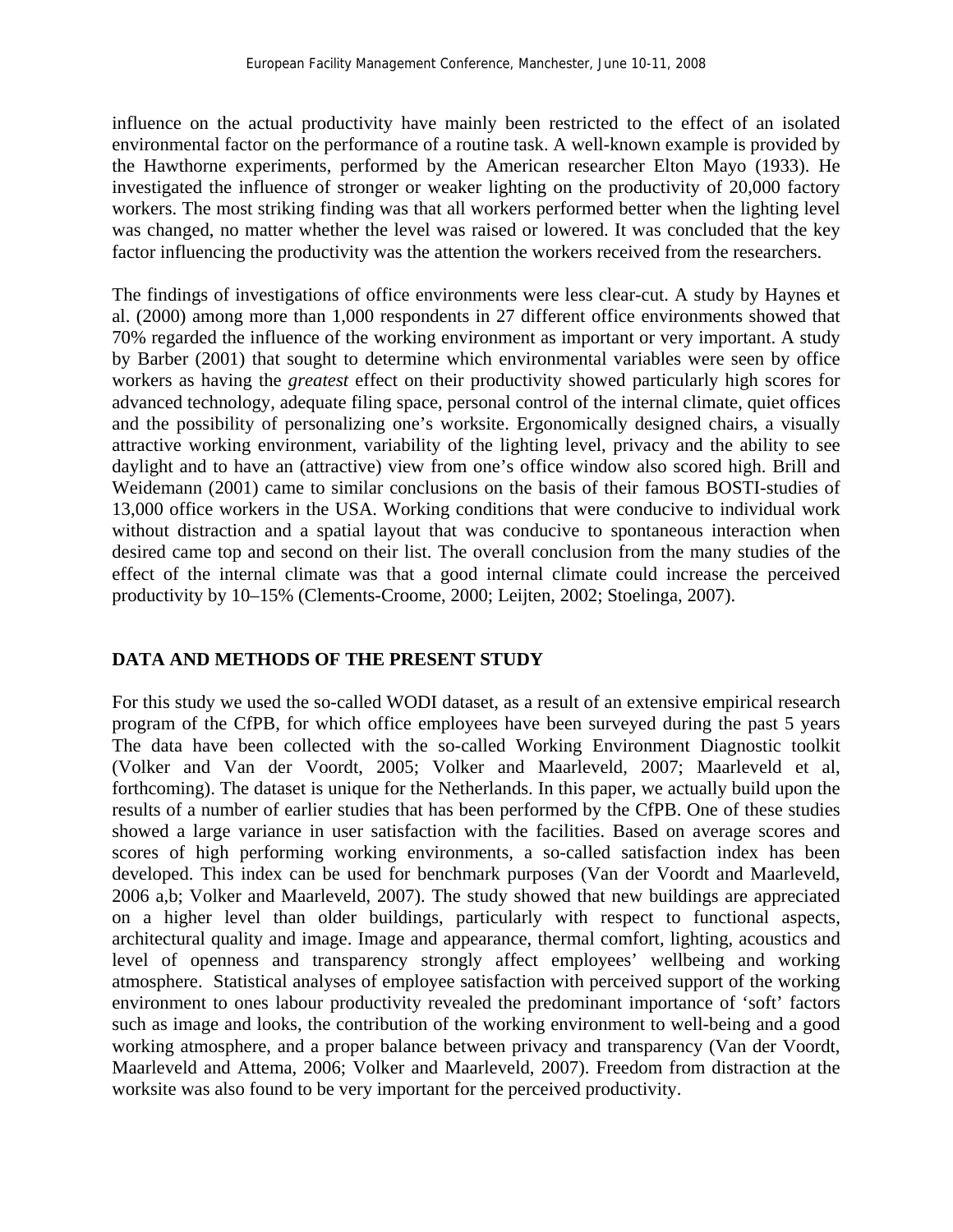The WODI dataset that is analyzed for this paper, contains information on nearly 2.200 office employees. Thanks to this large number of respondents and the wide variety of questions put to them, it is possible to investigate the direct relationship between the level of satisfaction of office employees with the facilities provided and the degree of satisfaction with the impact of the working environment on perceived productivity. If compared with the Dutch labour force survey, our sample can be considered as a good representation of the active Dutch labour market population. The representation of male respondents in our data set is similar to labour force survey (60%), and the some holds true for the respondents' average age (40,2), the average number of hours at work per week (35) and the average year employed (14). Deviation does occur with regard to education however, as 41% of our dataset consists of higher educated respondents, against 11% in the Dutch active labour force.

The questionnaire used for this survey asks the respondents to indicate their degree of satisfaction with no fewer than 63 aspects of the physical working environment. All satisfaction items were measured with the traditional 5-point Likert scale; answers were coded as 1 ('highly unsatisfied') until 5 ('completely satisfied'). The aspects were categorized in nine subdimensions, covering nearly all relevant aspects of the physical working environment. For each dimension, a varying number of items were queried, dependent on the complexity of the subdimension. This measurement model enabled us to investigate both the overall satisfaction as well as the level of satisfaction with regard to specific dimensions, such as the image of the building or the internal climate conditions. Table 1 below summarizes the number of items (i.e. survey questions) for each dimension, their average and standard deviation score on a 5-point satisfaction scale, and the Chronbach's alpha as a test of internal validation for each of the nine dimensional item sets. Figure 2 at the end of this section provides the keywords for all the items/questions that are part of each of the sub-dimensions.

| Dimension             | Number of      | Mean | <b>Standard</b> | Chronbach's alpha |
|-----------------------|----------------|------|-----------------|-------------------|
|                       | items          |      | deviation       |                   |
| Worksite              | 12             | 4.42 | 0.64            | 0.89              |
| Appearance            |                | 2.93 | 0.84            | 0.85              |
| Office                | $\overline{4}$ | 3.27 | 0.69            | 0.73              |
| Climate               | 10             | 2.99 | 0.70            | 0.88              |
| Image                 | 5              | 2.67 | 0.85            | 0.91              |
| <b>Services</b>       | 11             | 3.43 | 0.49            | 0.76              |
| Psychological aspects | 15             | 3.08 | 0.59            | 0.80              |
| Accessibility         |                | 3.54 | 0.78            | <b>NA</b>         |
| Overall               | 63             | 3.18 | 0.48            | 0.83              |

Table 1: Descriptive statistics of the 9 sub-dimensions measuring the respondents' physical working environment satisfaction and their items.

Table 1 shows that the average office employee in our sample is reasonably satisfied with the facilities provided, although there is obviously room for improvement given the average score is 3.1 on the 5-points scale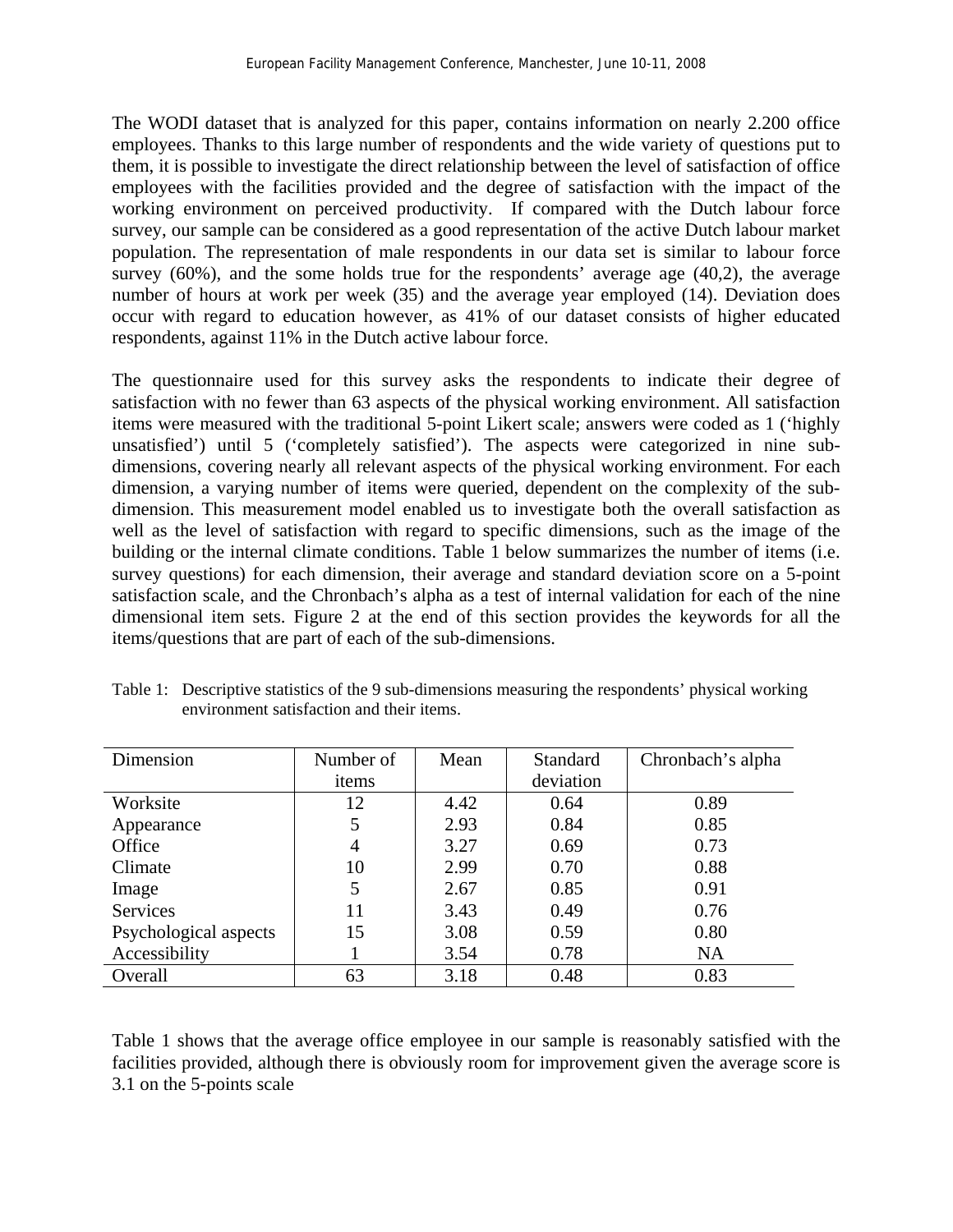The most satisfactory sub-dimension is the worksite (4.42), indicating that desks are generally comfortable and ergonomic. The average satisfaction with the climate conditions is relatively low (2.99), a result that resembles earlier research findings. All items for each dimension contribute to a reliable scale according to the rules of thumb as indicated by Hair et al. (1998) and Nunnally & Burnstien (1994), i.e. Cronbach's Alpha's are 0.70 or higher.

The central concept of our research model, the perceived productivity of employees, was measured in two different ways by the WODI-survey. Firstly, respondents were asked, "*During what percentage of your working time are you productive?*" (Model A). The average response was 78%, though some respondents stated a much higher percentage (up to 100%) and some a much lower value. Secondly, they were asked the extent to which the working environment supported 10 different aspects of their own productivity, such as efficient communication with colleagues and absence of health complaints. The average score here was 3.3 on a 5-point scale, indicating that the respondents were reasonably satisfied with the perceived productivity support. The response to this question was combined with the response to the question in which respondents were asked to assign a mark to the degree to which the overall working environment supported their own productivity (Model B). Here we used the scale to which they were accustomed from school and university (where 6 is a pass, 8 very good and 10 outstanding). The average mark assigned was 6.4, which agrees well with the mean score of 3.3 on a 5-point scale.

On beforehand, one might argue that employees who estimate their own productivity to be higher are also those who express a higher level of satisfaction with the physical working environment, and vice versa. However, it is by no means self-evident that this should be so: employees may estimate their own productivity to be high while still being very unsatisfied with the facilities. Conversely, employees may be satisfied with the facilities without believing that these facilities contribute to their own productivity. So we consider the added value of the physical working environment for productivity explicitly as 'a search for evidence', i.e. a hypothesis to be tested. As our research model depicts, this hypothesis is tested as stringent as possible by taken into account three other factors that can be expected to influence the (perceived) productivity of office employees: the level of job satisfaction, the level of satisfaction with the organization, and personal and job characteristics. The employees surveyed were asked seven different questions about their level of job satisfaction; five items measured their satisfaction with the organization. The background characteristics of the office workers were gender, age, education, number of weekly hours worked and years of work experience.

Figure 2 shows all the measurements as described above in one picture based on the basic research model as presented in Figure 1. We recall that the boxes outlined in red and the thick red line between represent the central question addressed in this study: what is the net added value of facilities satisfaction to labour productivity, taking into account the differences in job satisfaction, satisfaction with the organization and personal and job-related characteristics? This research question can be investigated by applying multivariate (regression) analysis. All concepts and variables that were measured appear to be normally distributed. This applied also to the error terms of the estimated regression model, demonstrating no problems of heteroscedascity.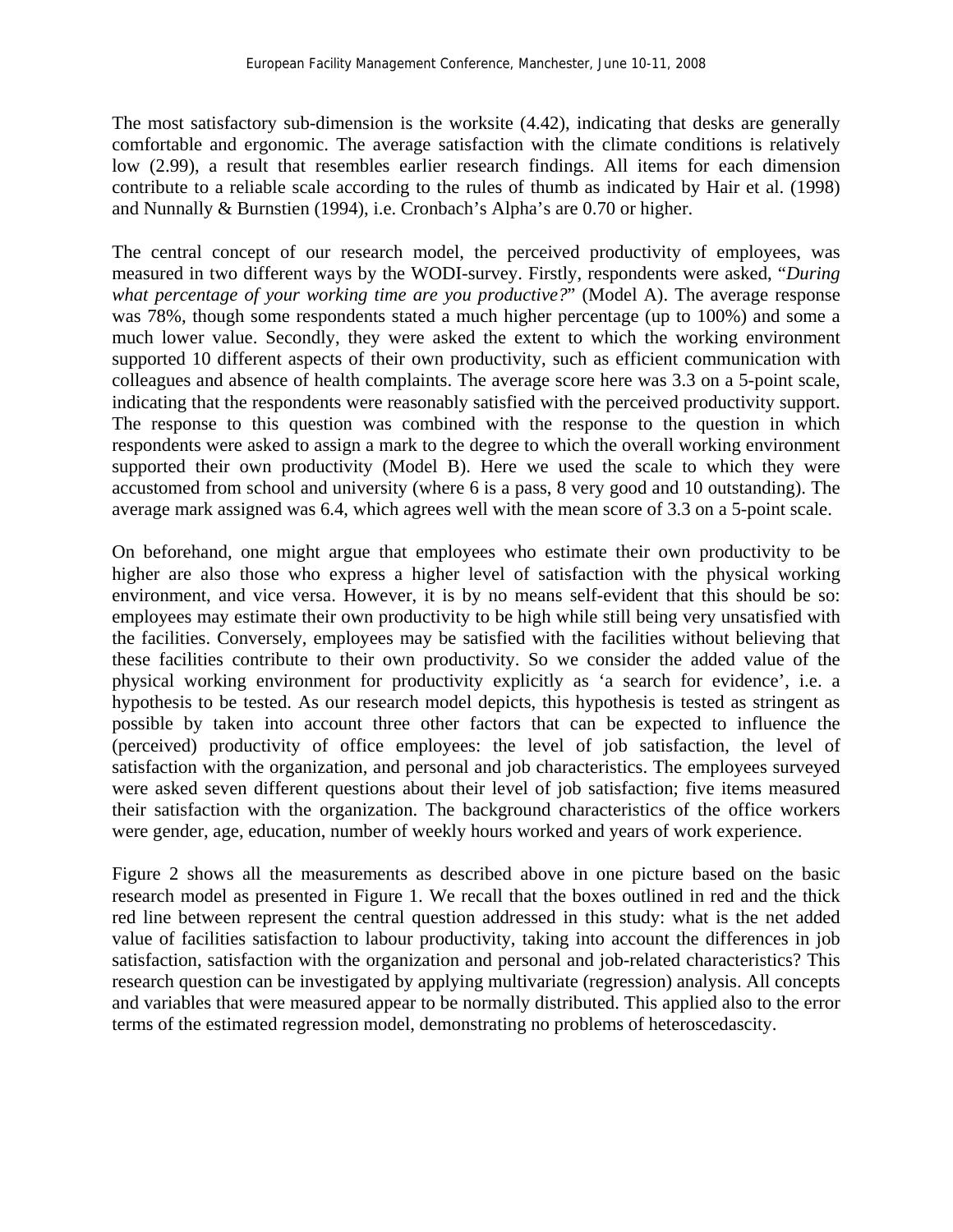

*Figure 2: The research model including the concept's sub-dimensions and measurements* 

#### **RESULTS**

The results of the linear regression analyses are shown in Table 2. Two main results can be discerned. Looking at Model A, the net relationship between the employee's estimate of his or her own productivity (proportion of total working time spent productively) and his facility satisfaction is significant, but its regression coefficient is smaller compared to the effect of job satisfaction. Quite remarkable, the personal and job characteristics and the organizational satisfaction are not significantly related to this measurement of perceived labour productivity. The explanatory power of Model A is relatively low, as the explicative variables only account for 11% of the observed variance in the dependent variable.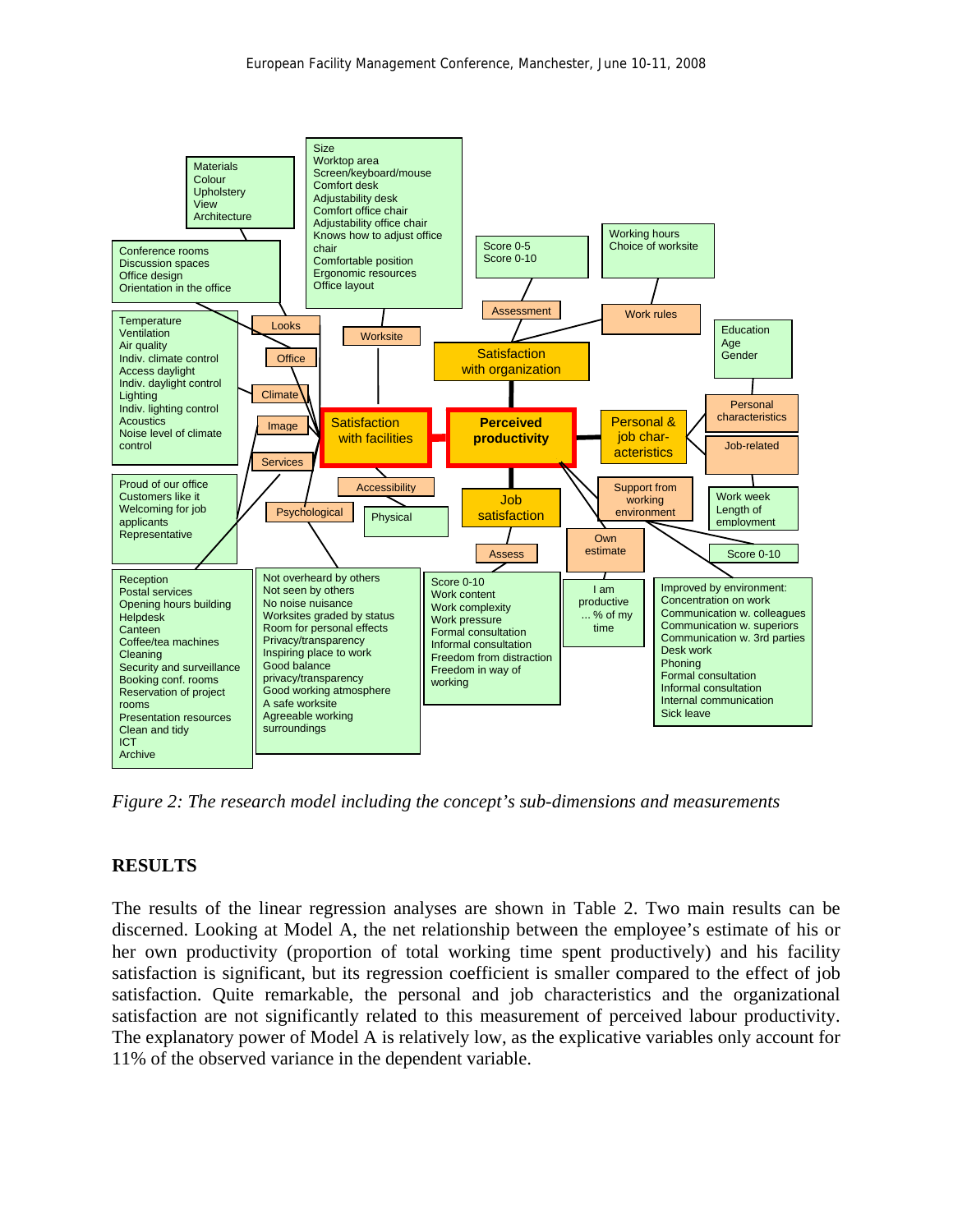Table 2: Regression analysis results

|                                         | Model A             | Model B                |  |  |
|-----------------------------------------|---------------------|------------------------|--|--|
|                                         | Dependent variable: | Dependent variable:    |  |  |
|                                         | Response to "I am   | Response to "extent to |  |  |
|                                         | productive % of the | which the working      |  |  |
|                                         | time"               | environment supports   |  |  |
| Independent variable                    |                     | productivity"          |  |  |
| Satisfaction with the organization      | Not significant     | Not significant        |  |  |
| Job satisfaction                        | $21***$             | $23***$                |  |  |
| Satisfaction with facilities            | $.14***$            | $.60***$               |  |  |
| Personal and job-related                | Not significant     | Not significant        |  |  |
| characteristics                         |                     |                        |  |  |
|                                         |                     |                        |  |  |
| Explained variance of the model $(R^2)$ | 11%                 | 54%                    |  |  |
| $\mathbf{a}$                            |                     |                        |  |  |

\*\*\* =  $P < 0.01$ ; \*\* =  $p < 0.05$ 

Model B clearly shows that employees who are satisfied with the facilities rate the degree of support for their productivity provided by the working environment significantly higher. The effect of this factor on the perceived productivity is considerably larger than the effect of job satisfaction, satisfaction with the organization and personal and job-related characteristics. Fiftyfour per cent of the variance in perceived productivity is explained by the four key factors and underlying characteristics considered in our model.

Specifically focussing on the relationship between facility satisfaction and perceived labour productivity, the scatter diagram with z-scores shows that both models are lineair. However, particularly Model A shows a great deal of spread around the theoretical line with its slight positive slope derived from the regression analysis.



*Figure 3: Scatter diagram relating satisfaction with facilities and estimated own productivity*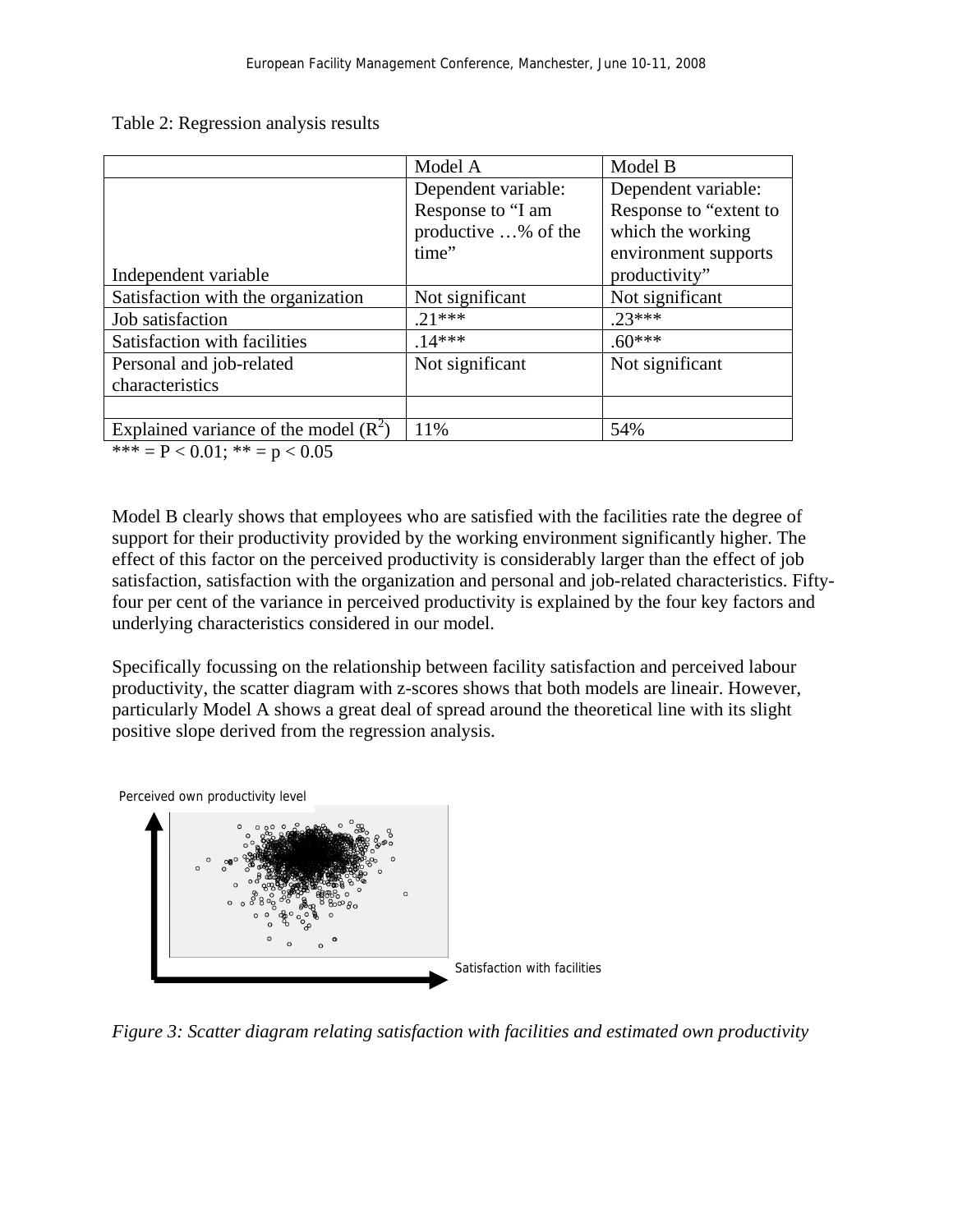

*Figure 4: Scatter diagram relating satisfaction with facilities and perceived degree of support for productivity from working environment* 

#### **DISCUSSION**

Based on the multivariate regression analyses, it can be concluded all in all that the working environment has a fairly limited effect on the perceived productivity, especially in relation to the many other factors that were not considered in our model. However, when asking people how satisfied they are about the support of the working environment to being able to perform a number of activities, in particular satisfaction with the facilities showed to have a substantial influence on the perceived productivity. Further analyses in depth revealed that it is the psychological aspects of the working environment – such as agreeable working surroundings, adequate privacy and inspiring office design – that have a particularly marked effect on perceived labour productivity.

In real life situations the impact of separate variables can not be studied in isolation. So analyzing correlations between perceived facility performance and perceived labour productivity is one thing. But to be able to open the black box in order *to explain* what we found is a different story. On the one hand, the low explained variance in our first model – linking user satisfaction about the facilities, the organisation and the working processes to the estimated percentage of time being productive – is a little surprising. One might expect that the triple effect of these factors would account much more strongly. On the other hand, this research finding is in line with our a priori assumption that a wide variety of other factors that were not included in the investigation must also play a role. These might include such things as the respondents' intrinsic motivation, knowledge and skills, their health, living conditions away from the work environment etc. (Woods, 2000; Mawson, 2002). The high level of explained variance of our second model – linking user satisfaction about the facilities, the organisation and the working processes to the perceived level of support of the working environment to ones productivity with regard to a number of activities – confirms out hypothesis. It is quite understandable that a good feeling about ones organisation and ones work and employee satisfaction about the facilities i.e. the building as a whole, the workplaces, furniture, IT, cleaning services and so on will support labour productivity. Although probably we all know people that feel very comfortable and at the same time are not very productive, the data conform the popular statement of 'a happy worker is a productive worker' that was found in earlier studies into the relationship between job satisfaction and job performance (e.g. Petty et al, 1984).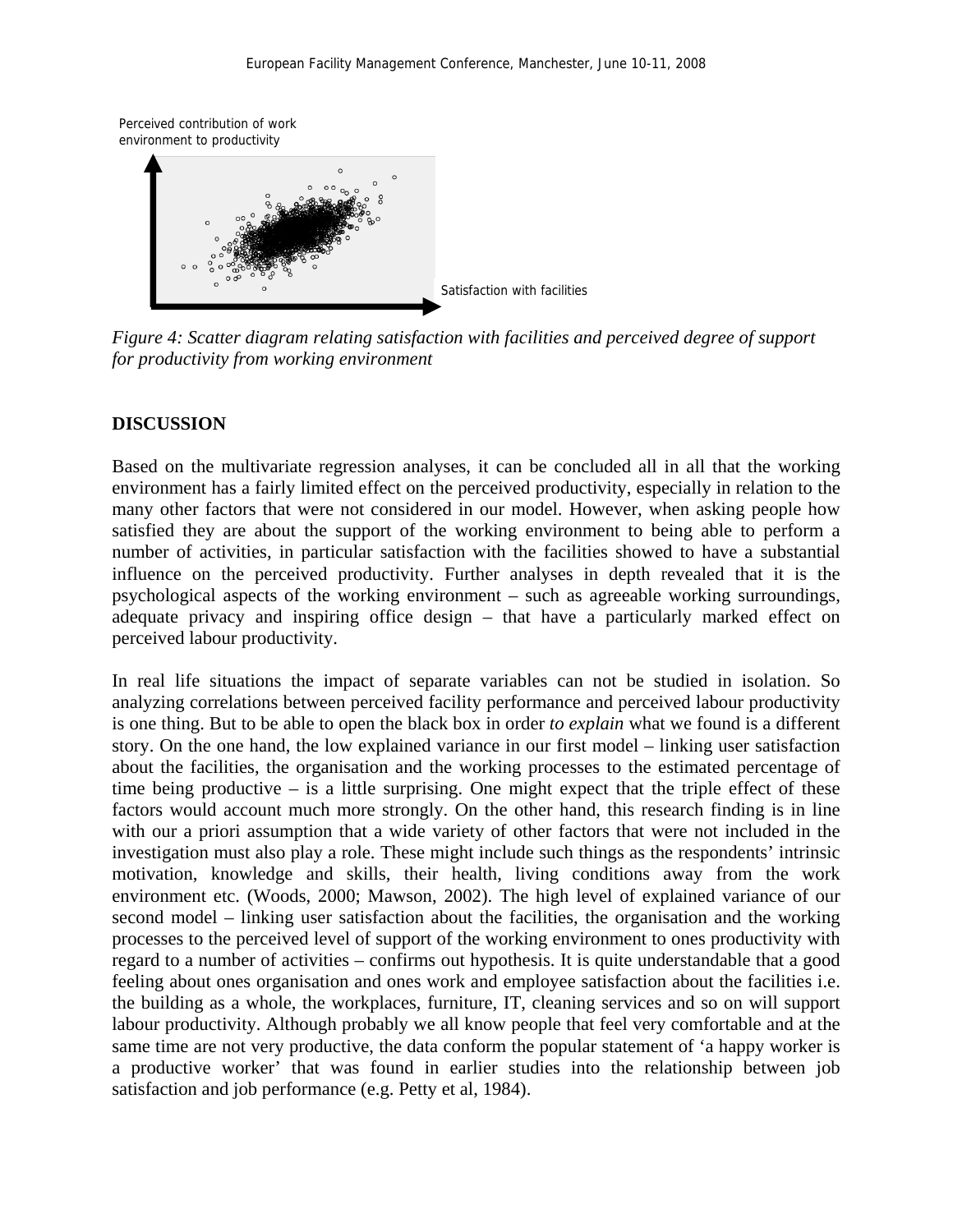Finally it should be emphasized that the focus of the research discussed here was on the relationship between *satisfaction* and *perceived* labour productivity, and not on the connection between *objective* facility performance indicators and *actual* labour productivity. An earlier review of literature (Van der Voordt, 2003) traced a number of case studies showing strong effects of ergonomic furniture, high-quality lighting, noise reduction, design interventions to facilitate team work and the introduction of tele-working on drop in absenteeism, reduction in meeting time, reduction in duplicate files, decrease in errors and higher self-reported productivity (e.g. Kleeman et al., 1991; Kaczmzarczyk et al, 2001). An interesting further step in the research would be to link further statistical analyses in depth with research findings from this kind of studies and reflections from experts, both scientists and facility managers working in practice. There is still much work to do!

# **REFERENCES**

Aronoff , S. and Kaplan, A. (1995), *Total Workplace Place Performance. Rethinking the Office Environment,*. Ottawa, WDL Publications. Barber, C. (2001), *The 21<sup>st</sup>-Century Workplace*, In: Kaczmarczyk et al, People and the Workplace, GSA Office of Governmentwide Policy, Washington DC. Batenburg, R. (2007), The relationship between facility experience, job satisfaction and labour productivity [in Dutch; *De relatie facilitybeleving, werknemerstevredenheid en arbeidsproductiviteit* ]. Unpublished manuscript. Utrecht: Dialogic Brill, M., en S. Weidemann (2001), *Disaproving widespread myths about workplace design,* Kimball International, Jasper, USA. Clements-Croome, D. (ed), *Creating the productive workplace,* New York: E&F Spon. Haynes, B. et al (2000), *Does property benefit occupiers?* Occupier.org Report No. 1, Facilities Management Graduate Centre, Sheffield Hallam University. Hair, J.E., Anderson, R.E., Tatham, R.L. and Black, W.C. (1998). *Multivariate Data Analysis*. Prentice-Hall, New Jersey. Kaczmarczyk, S. (ed) (2001), *Productivity and the Workplace*. GSA Office of Governmentwide Policy, Washington DC. Kleeman, W.B. with F. Duffy, K.P. Williams and M.K. Williams (1991), *Interior design of the electronic office; the comfort and productivity pay-off.* New York: Van Nostrand Reinhold. Leijten, J. (2002), Office climate, productivity and sick leave. [In Dutch; Binnenmilieu, productiviteit en ziekteverzuim], *Facility Management Magazine* (15) 103, 17-21. Maarleveld, M., Volker, L. and Van der Voordt, D.J.M. (2008), Measuring Office Building Performance: a Toolkit. Forthcoming. Mawson, A. (2002), *The Workplace and its Impact on Productivity,* London: Advanced Workplace Associates Ltd. Mayo, E. (1933), *The Human Problem of an Industrial Civilization,* New York: The MacMillan Company. Nunnally, J.C. and Bernstien, I.H (1994), *Psychometric Theory,* New York: McGraw-Hill. Petty, M.M., Mcgee, G.W. and Cavender, J.W. (1984), A meta-analysis of the relationships between individual job satisfaction and individual performance. *Academy of Management* 9 (4),

712-721.